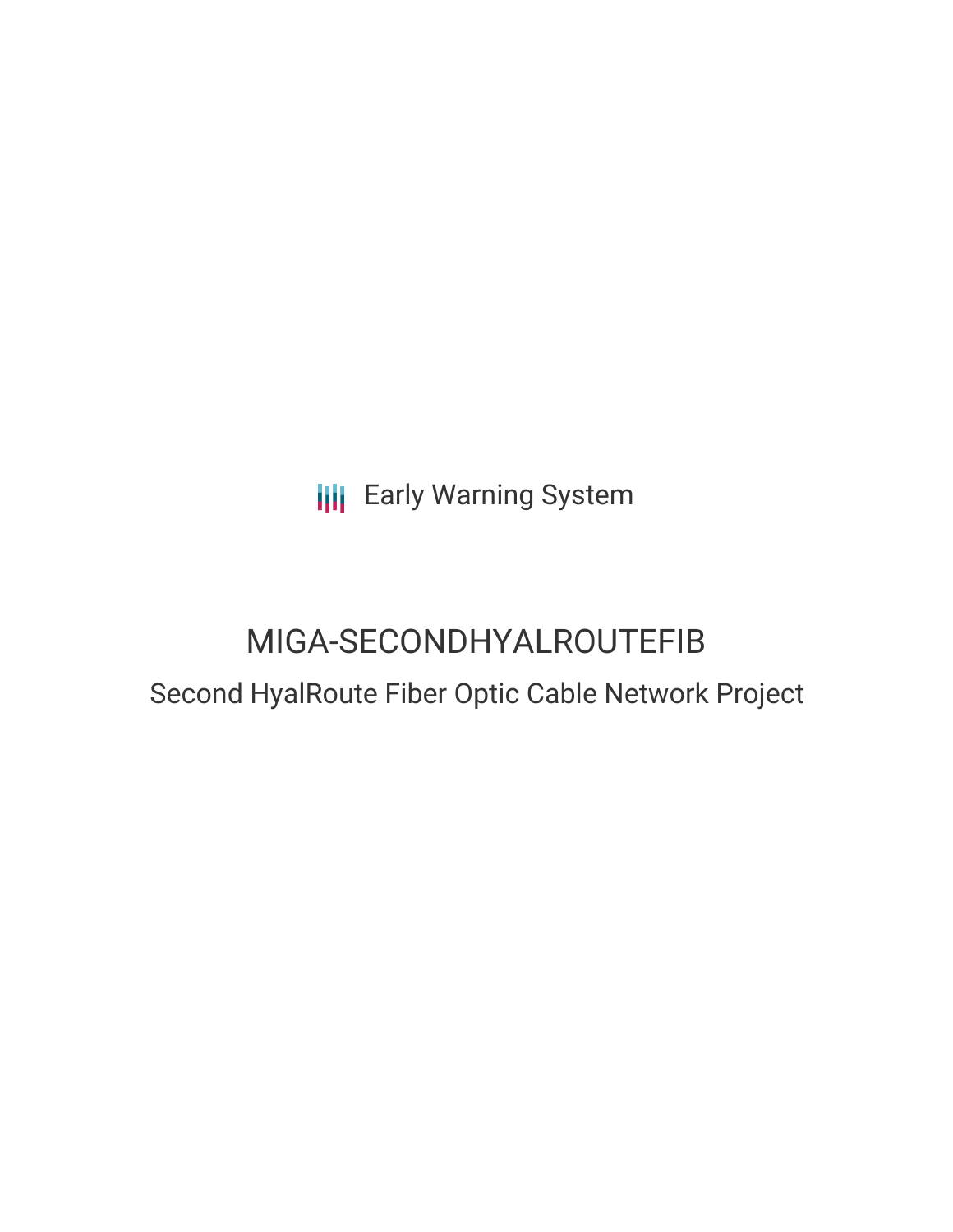

# **Quick Facts**

| <b>Countries</b>               | Myanmar                                         |
|--------------------------------|-------------------------------------------------|
| <b>Financial Institutions</b>  | Multilateral Investment Guarantee Agency (MIGA) |
| <b>Status</b>                  | Active                                          |
| <b>Bank Risk Rating</b>        | B                                               |
| <b>Voting Date</b>             | 2018-06-12                                      |
| <b>Borrower</b>                | Industrial and Commercial Bank of China         |
| <b>Sectors</b>                 | Communications                                  |
| <b>Investment Type(s)</b>      | Guarantee                                       |
| <b>Investment Amount (USD)</b> | \$114.76 million                                |
| <b>Project Cost (USD)</b>      | $$114.76$ million                               |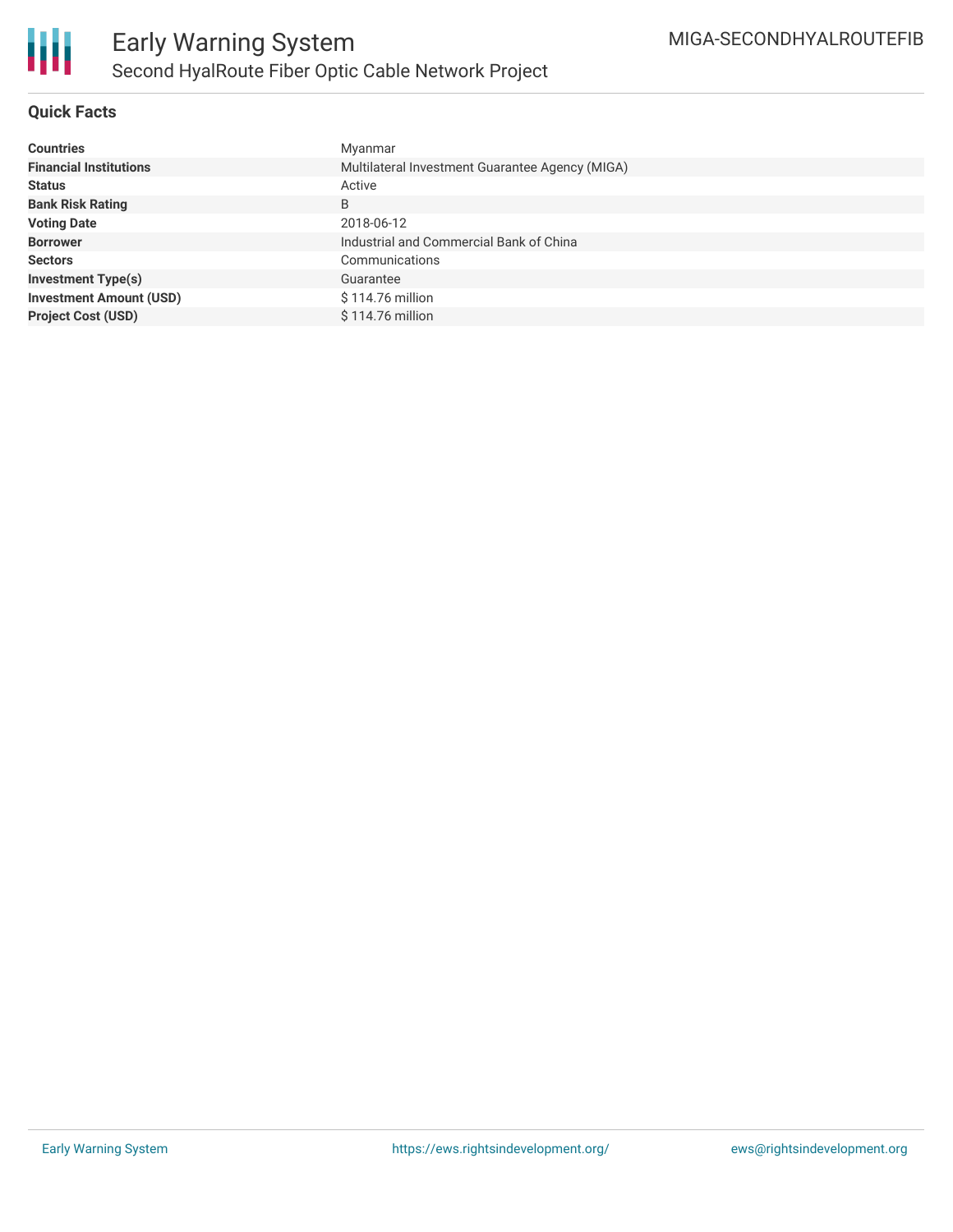

# **Project Description**

According to the bank document, MIGA is considering providing a guarantee to an international lender (to be determined) for an investment of up to US\$110M of non-shareholder loans (including interest) to Myanmar Fiber Optic Communication Network Co., Ltd. (MFOCN or the Company), a subsidiary of HyalRoute Communication Group Ltd. (HyalRoute), for the construction and maintenance of 4,000 km of underground fiber optic cable (FOC) backbone network (including 3,300 km of direct-buried backbone and 700 km of urban communication ducts) (hereafter referred to as the Project).

The Project constitutes stage 2 of phase II of a program comprising a total of 32,000 km of fiber optic network to be deployed between 2012 - 2023 (the Program).

MFOCN has also received approval to construct 1000 towers as part of the Program. Phase I entailed the construction of 17,401 km of FOC of the Program which was completed in 2016.

Phase II of the Program covers the construction of the remaining 14,599 km. As of March 2018, the Company had completed a total of 23,218 km of FOC. MIGA is also currently guaranteeing stage 1 of phase II which comprised the construction of 4,500 km of FOC of the Program, completed in October 2017.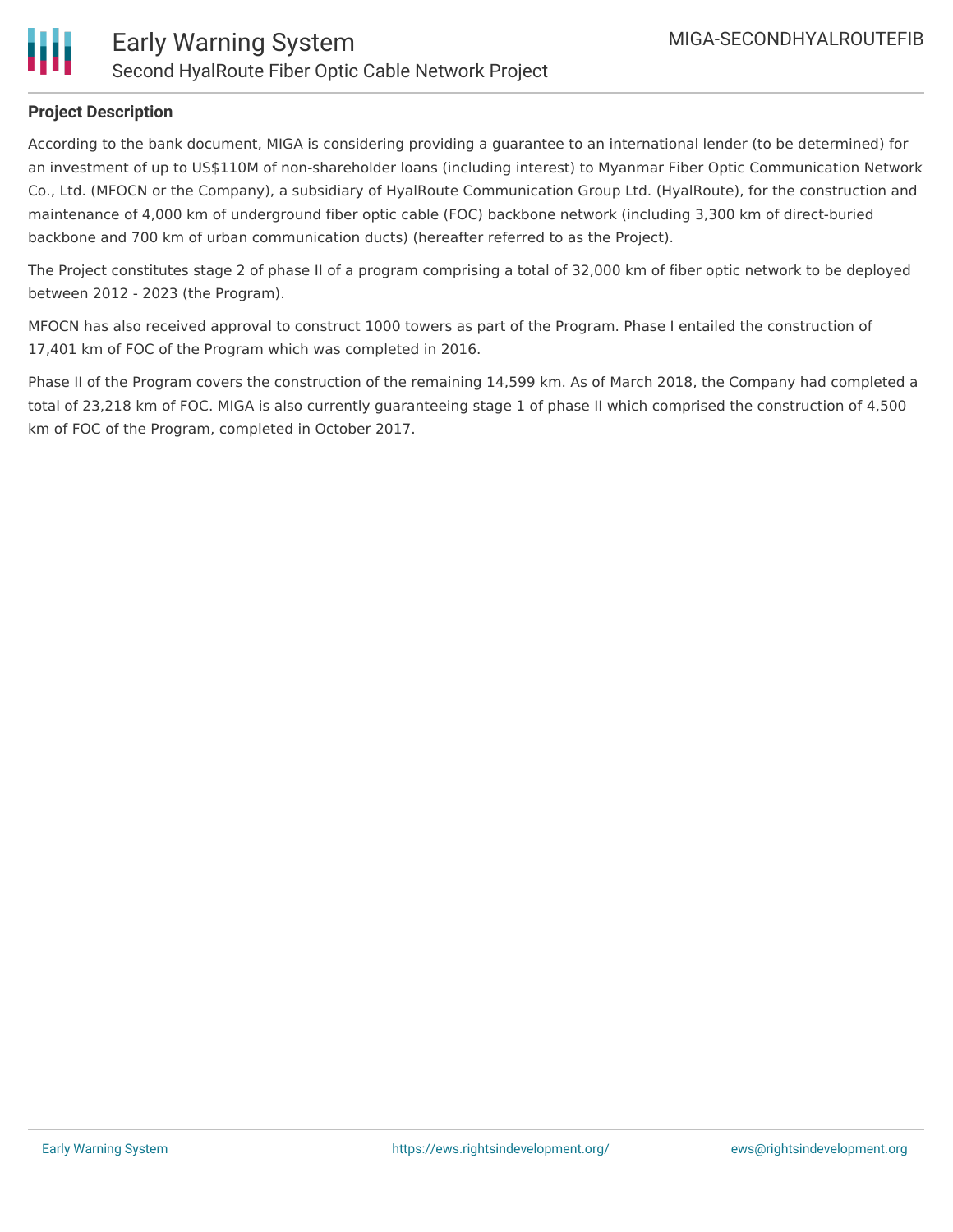

# **Investment Description**

Multilateral Investment Guarantee Agency (MIGA)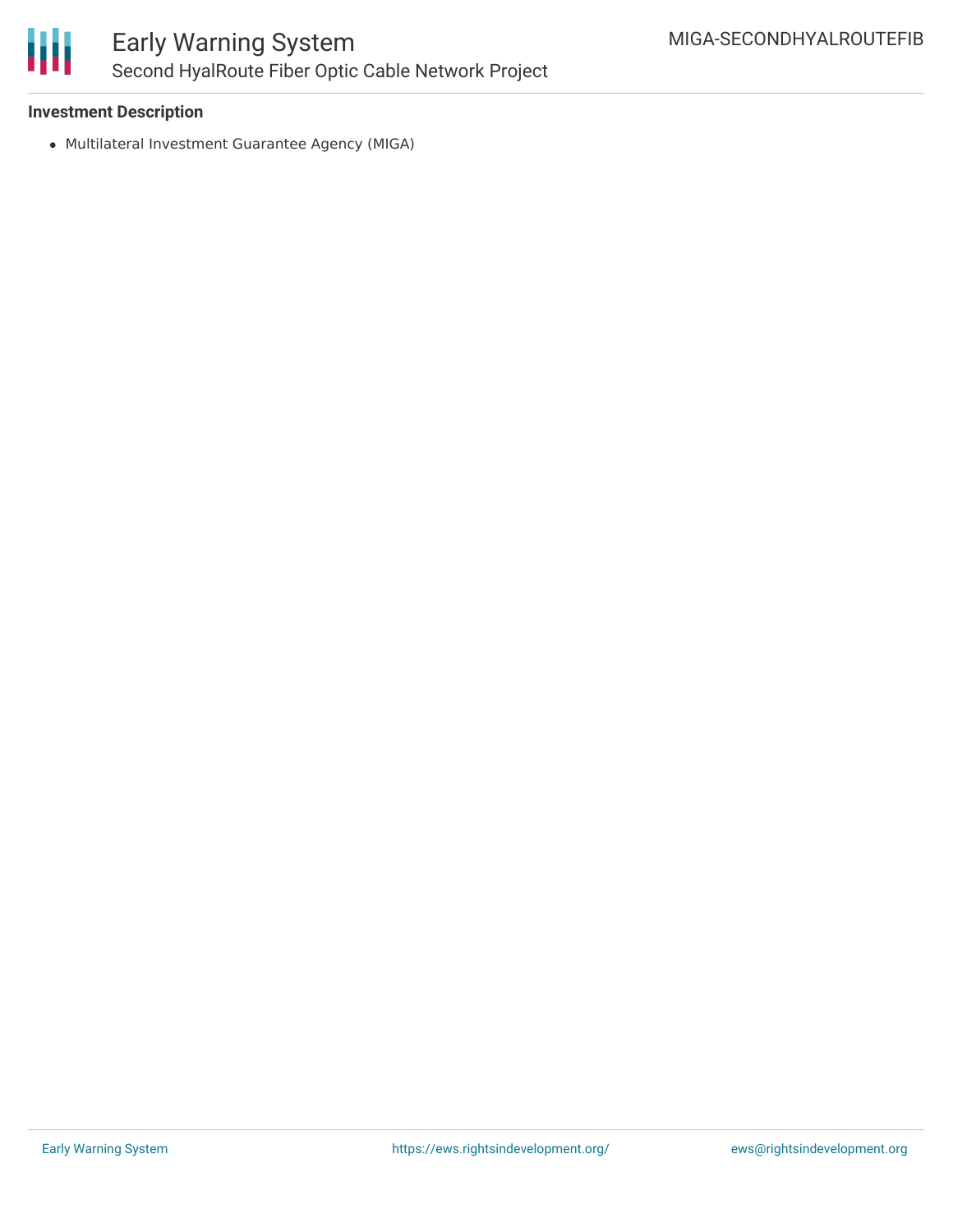# MIGA-SECONDHYALROUTEFIB



# Early Warning System Second HyalRoute Fiber Optic Cable Network Project

| <b>Private Actor 1</b> | <b>Private Actor</b><br>1 Role | <b>Private Actor</b><br><b>Sector</b> | Relation | <b>Private Actor 2</b>                             | <b>Private Actor</b><br>2 Role | <b>Private Actor</b><br>2 Sector |
|------------------------|--------------------------------|---------------------------------------|----------|----------------------------------------------------|--------------------------------|----------------------------------|
|                        |                                | ۰.                                    | $\sim$   | Hyalroute Communication Group Ltd.                 | Parent Company                 |                                  |
|                        |                                | ٠                                     | $\sim$   | Myanmar Fiber Optic Communication Network Co., Ltd | Client                         | $\overline{\phantom{a}}$         |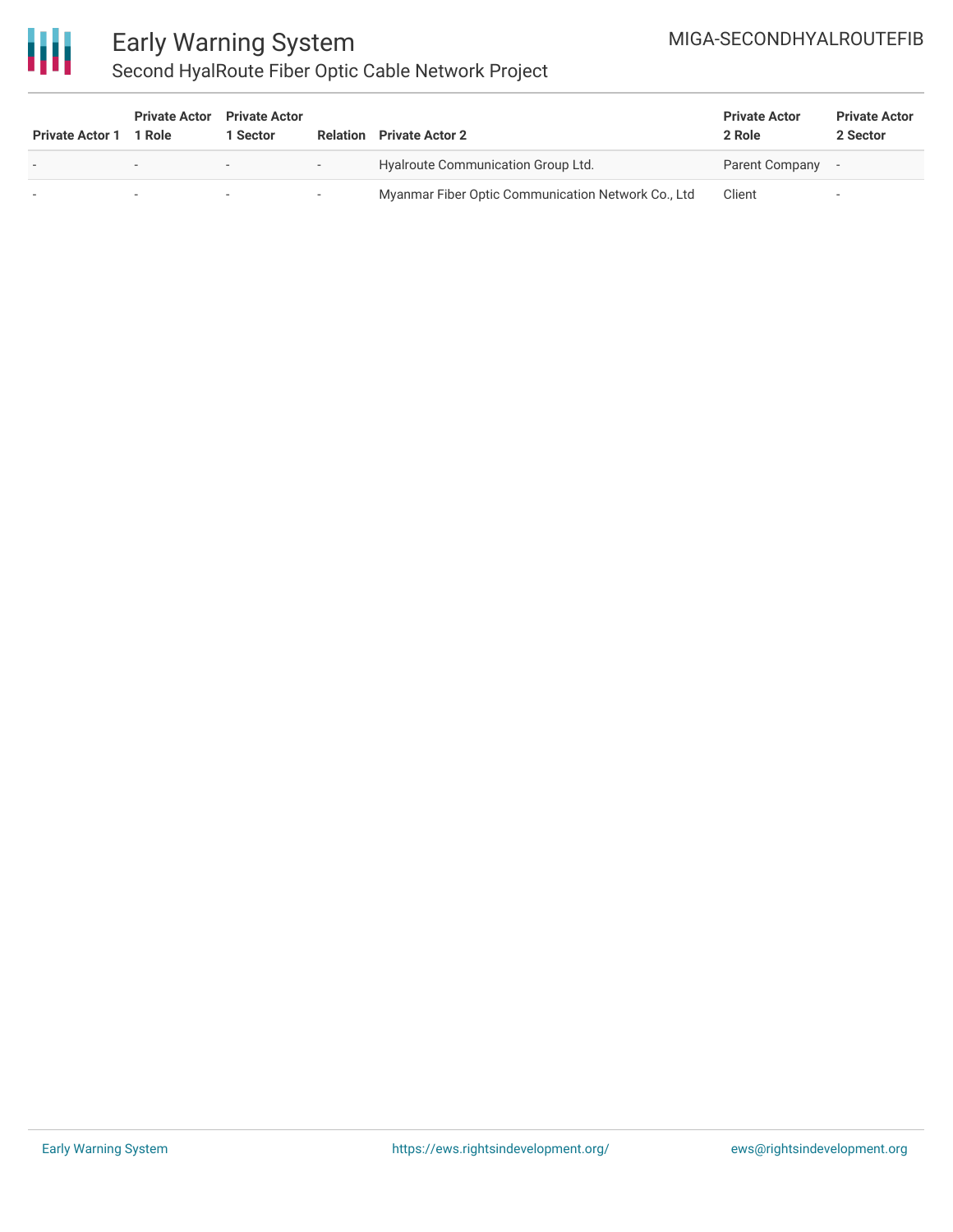

## **Contact Information**

**Project Contact**

## **Contact: Mr. Lin Chao Hsiang (Roye)**

Position: PR Department

Email: [lin.chaohsiang@mfocn.com.mm](mailto:lin.chaohsiang@mfocn.com.mm)

#### **Contact: Ms. Li Xuan (Sarah)**

Position: Legal Department

Email: [li.xuan@mfocn.com.mm](mailto:li.xuan@mfocn.com.mm)

#### **Contact: Mr. Stanley Jiang**

Position: Project Coordinator

#### Email: [stanley.jiang@hyalroute.com](mailto:stanley.jiang@hyalroute.com)

#### **Compliance Advisor/Ombudsman - International Finance Corporation**

2121 Pennsylvania Avenue NW Room F11K-232 Washington, DC 20433 USA Tel: 1 202 458 1973 Fax: 1 202 522 7400 E-mail: [cao-compliance@ifc.org](mailto:cao-compliance@ifc.org)

#### ACCOUNTABILITY MECHANISM OF MIGA

The Compliance Advisor Ombudsman (CAO) is the independent complaint mechanism and fact-finding body for people who believe they are likely to be, or have been, adversely affected by an IFC or MIGA- financed project. If you submit a complaint to the CAO, they may assist you in resolving a dispute with the company and/or investigate to assess whether the IFC is following its own policies and procedures for preventing harm to people or the environment. If you want to submit a complaint electronically, you can email the CAO at CAO@worldbankgroup.org. You can learn more about the CAO and how to file a complaint at http://www.cao-ombudsman.org/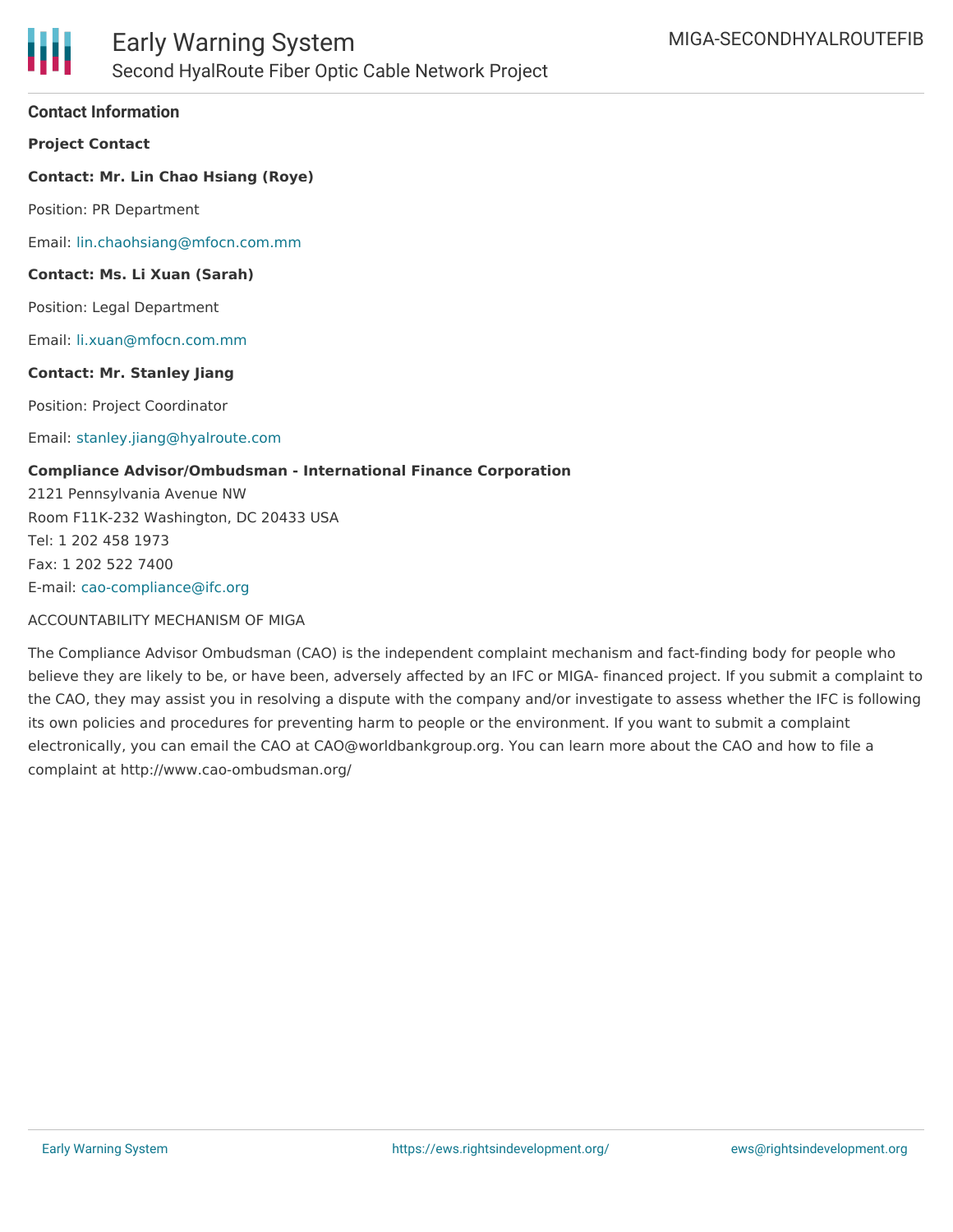

# Early Warning System Second HyalRoute Fiber Optic Cable Network Project

## **Bank Documents**

- Initial Environmental Examination 1000 [Telecommunication](http://www.miga.org/Documents/SPGDisclosures/Second HyalRoute Fiber Optic Cable Network IEE March 2017.pdf) Towers and 32,000 km Fiber Optic Cable Ba
- [updated](http://www.miga.org/Documents/SPGDisclosures/Second HyalRoute Fiber Optic Cable Network IEE March 2017.pdf) version March 2017